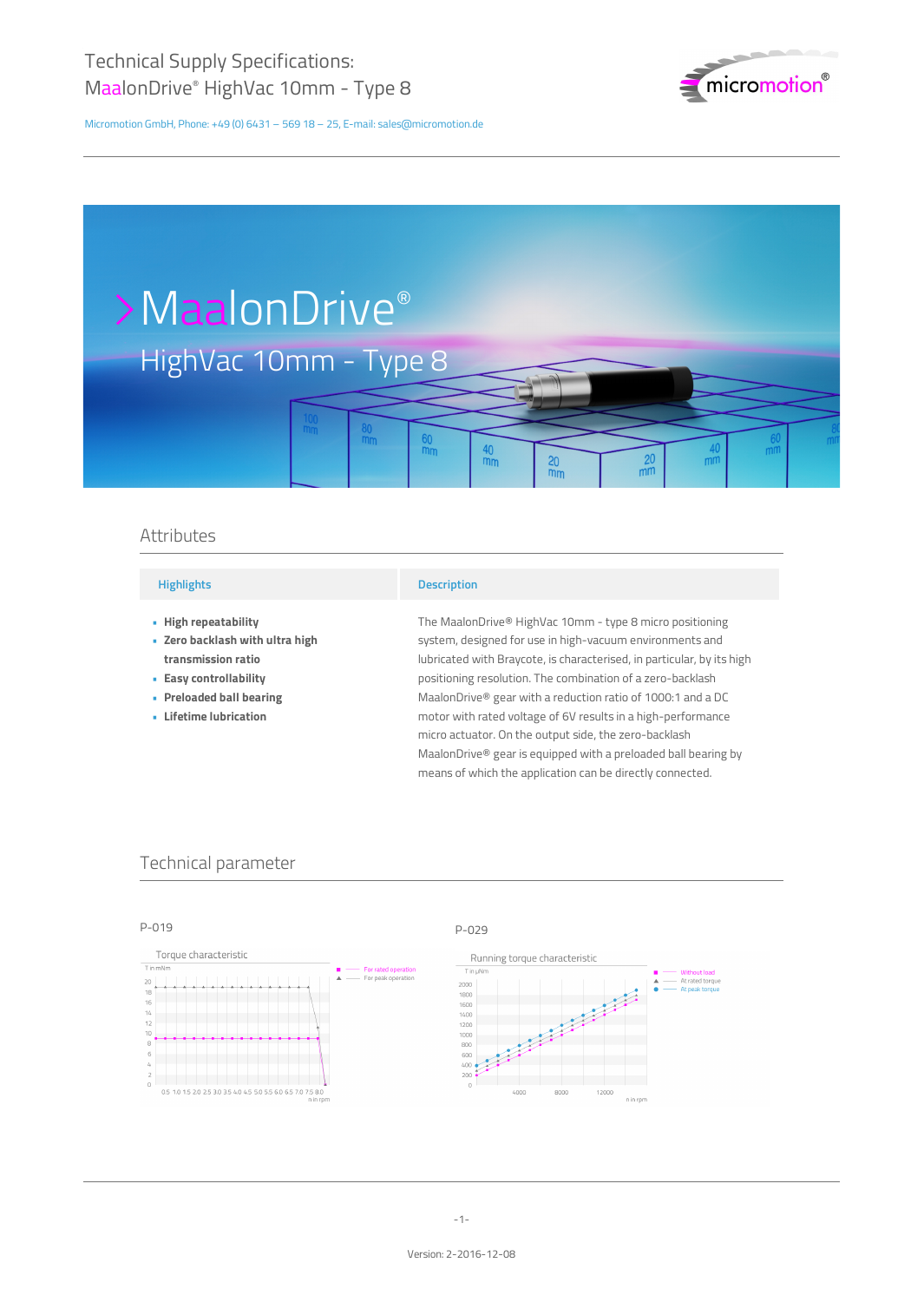

| Nr.       | Parameter                                                           | Symbol                                   | Value               | Hint |
|-----------|---------------------------------------------------------------------|------------------------------------------|---------------------|------|
| $P - 001$ | Vacuum suitable                                                     |                                          | HV                  |      |
| P-003     | Ratio                                                               | i.                                       | 1000:1              |      |
| $P - 004$ | Self-locking                                                        |                                          | yes                 |      |
| P-008     | Repeatability unidirectional                                        |                                          | 15 arcsec           |      |
| P-009     | Repeatability bidirectional                                         |                                          | 30 arcmin           |      |
| P-010     | Accuracy                                                            |                                          | 15 arcmin           |      |
| P-011     | Transmission accuracy                                               |                                          | 30 arcmin           |      |
| P-012     | Resolution                                                          |                                          | 0.00141°            |      |
| P-013     | <b>Torsional stiffness</b>                                          |                                          | $3.80$ Nm/ $_{rad}$ |      |
| $P - 014$ | Lost motion                                                         |                                          | 30 arcmin           |      |
| P-015     | Backlash                                                            |                                          | 0 arcmin            |      |
| $P - 016$ | Rated torque                                                        | Τ                                        | 9 mNm               |      |
| P-017     | Peak torque                                                         | Τ                                        | 19 mNm              |      |
| P-018     | Momentary peak torque                                               | Τ                                        | 47 mNm              |      |
| $P - 021$ | Rated input speed                                                   | n                                        | 10000 rpm           |      |
| P-022     | Maximum input speed                                                 | n                                        | 14000 rpm           |      |
| P-023     | Rated output speed                                                  | n                                        | 10 rpm              |      |
| P-024     | Maximum output speed                                                | n                                        | 14 rpm              |      |
| P-026     | No-load starting torque                                             | Τ                                        | 300 µNm             |      |
| P-027     | No-load running torque                                              | Τ                                        | 200 µNm             |      |
| P-028     | Rated running torque                                                | Τ                                        | 1440 µNm            |      |
| P-034     | Lifetime for rated operation                                        |                                          | 500 h               |      |
| P-035     | Radial backlash output shaft                                        |                                          | $0 \mu m$           |      |
| P-036     | Axial backlash output shaft                                         |                                          | $0 \mu m$           |      |
| P-037     | Radial stiffness                                                    | С                                        | 2.31 N/µm           |      |
| P-038     | Axial stiffness                                                     | С                                        | 40 N/µm             |      |
| P-039     | Max. radial load on output shaft (non-operating, constant<br>load)  | F                                        | 55 N                |      |
| P-040     | Max. radial load on output shaft (non-operating,<br>impulsive load) | F                                        | 20 N                |      |
| $P - 041$ | Max. radial load on output shaft (operating, constant load)         | F                                        | 7 N                 |      |
| P-042     | Max. radial load on output shaft (operating, impulsive<br>load)     | $\mathrel{\mathop{\mathsf{F}}\nolimits}$ | 7 N                 |      |
| P-043     | Max. axial load on output shaft (non-operating, constant            | F                                        | 150 N               |      |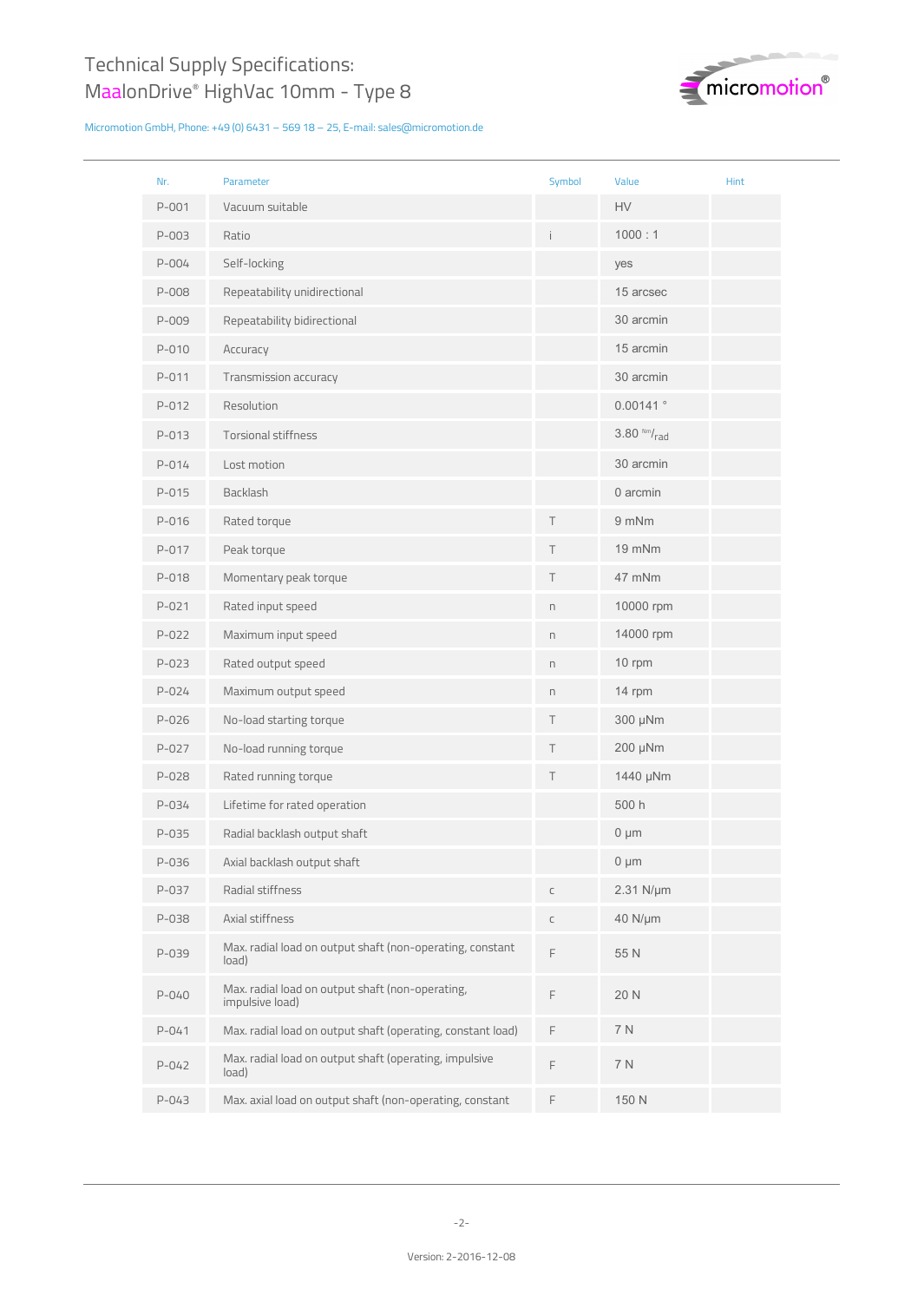

| Nr.       | <b>Parameter</b>                                                   | Symbol | Value                                | <b>Hint</b> |
|-----------|--------------------------------------------------------------------|--------|--------------------------------------|-------------|
| $P - 044$ | Max. axial load on output shaft (non-operating, impulsive<br>load) | F      | 50 N                                 |             |
| $P - 045$ | Max. axial load on output shaft (operating, constant load)         | F      | 380 N                                |             |
| P-046     | Max. axial load on output shaft (operating, impulsive load)        | F      | 127 N                                |             |
| P-055     | Moment of inertia                                                  |        | $1155 * 10^{-4}$<br>gcm <sup>2</sup> |             |
| P-056     | Weight                                                             | m      | 20q                                  |             |
| P-057     | Min. permissible ambient temperature (non-operating)               | Τ      | $-20 °C$                             |             |
| P-058     | Min. permissible ambient temperature (operating)                   | T.     | $-10 °C$                             |             |
| $P - 059$ | Max. permissible ambient temperature (non-operating)               | T      | 85 °C                                |             |
| P-060     | Max. permissible ambient temperature (operating)                   |        | 65 °C                                |             |

## Motor data: DC-Motor RE 10 6V 1.5W

| Nr.       | Parameter                                            | Symbol           | Value                      | Hint |
|-----------|------------------------------------------------------|------------------|----------------------------|------|
| $P - 100$ | Motortype                                            |                  | <b>DC</b>                  |      |
| $P-102$   | Maximum speed of motor                               | n.               | 14000 rpm                  |      |
| $P-104$   | Speed constant of motor                              | Kn               | $2100$ rpm/ $\frac{1}{10}$ |      |
| $P-106$   | Stall torque of motor                                | T.               | 3.01 mNm                   |      |
| $P-107$   | Torque constant of motor                             | Km               | 4.56 $m/m / A$             |      |
| $P-108$   | No-load current of motor                             |                  | 10.8 mA                    |      |
| $P-110$   | Max, continuous current of motor                     |                  | 339 mA                     |      |
| $P-111$   | Rated voltage of motor                               | $\cup$           | 6V                         |      |
| $P-112$   | Phase resistance of motor                            | R                | 9.09 ohm                   |      |
| $P-113$   | Inductance of motor                                  | L                | $0.077$ mH                 |      |
| $P-114$   | Amplitude BEMF of motor                              | $\cup$           | $0.476$ mV/rpm             |      |
| $P-118$   | Max. coil temperature of motor                       | T                | 85 °C                      |      |
| $P-119$   | Thermal resistance of motor between coil and housing | $R_{th1}$        | $9 \frac{\kappa}{M}$       |      |
| $P - 120$ | Thermal resistance of motor between housing and air  | R <sub>th2</sub> | 37.5 $\frac{k}{W}$         |      |
| $P-121$   | Thermal time constant of the coil of the motor       | T <sub>W1</sub>  | 2220 ms                    |      |
| $P-122$   | Thermal time constant of the housing of the motor    | T <sub>W2</sub>  | 135000 ms                  |      |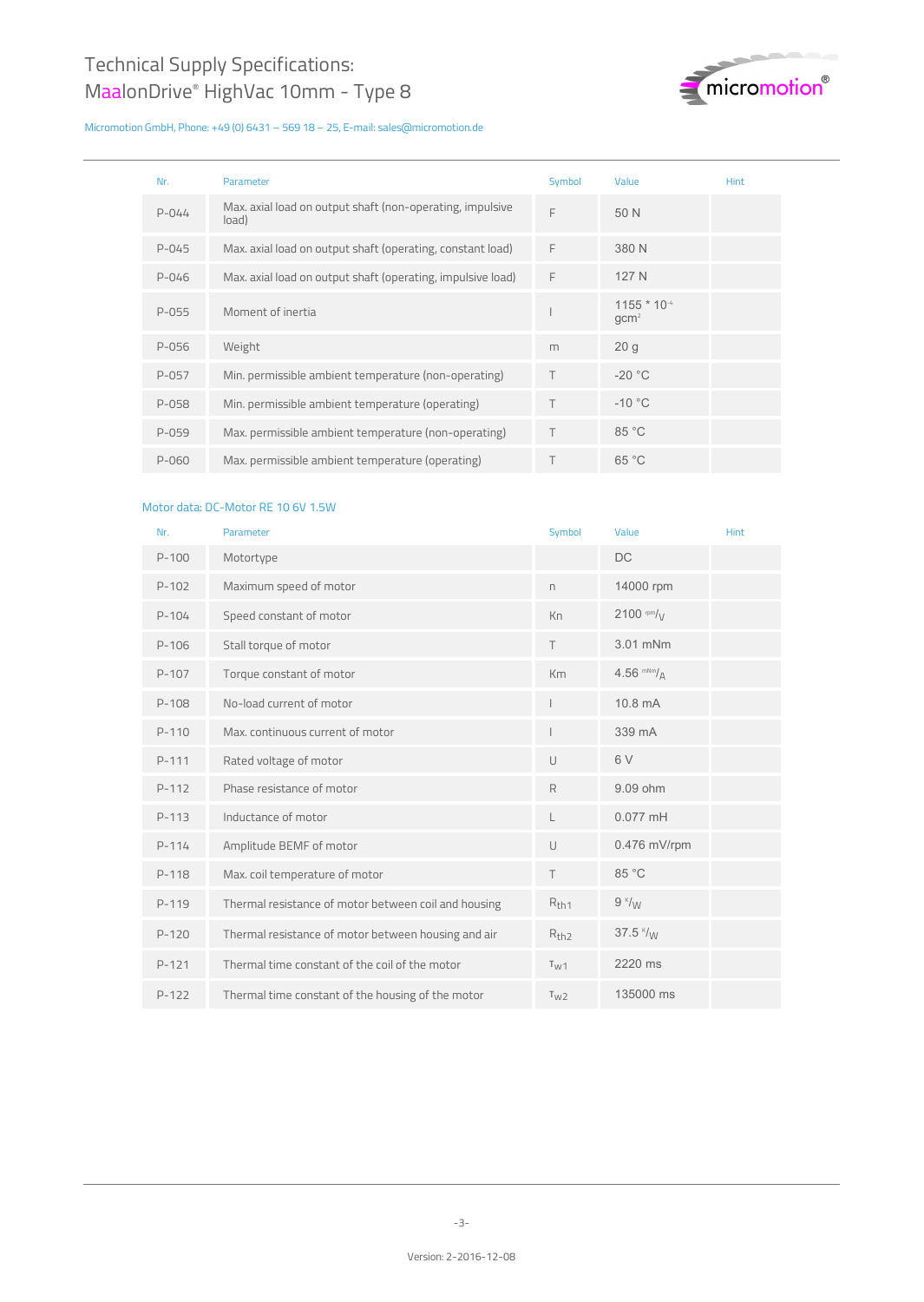

#### Encoder data

| Nr.       | Parameter                          | Symbol | Value           | <b>Hint</b> |
|-----------|------------------------------------|--------|-----------------|-------------|
| $P - 201$ | Impulses per revolution of encoder |        | 256             |             |
| $P - 202$ | Channels of encoder                |        | A, A\, B, B\    |             |
| $P - 203$ | Frequency range of encoder         | f      | 320 kHz         |             |
| $P - 204$ | Operating voltage of encoder       | $\cup$ | $5 \pm 0.2$ V   |             |
| P-206     | Output current of encoder          |        | 5 <sub>mA</sub> |             |
| $P - 207$ | Signal/phase shifting of encoder   |        | $90\pm45$       |             |

## Material information

| Nr.     | Parameter                             | Symbol | Value                  | Hint |
|---------|---------------------------------------|--------|------------------------|------|
| $P-900$ | RoHS compliant                        |        | yes                    |      |
| $P-901$ | Lubrication of output bearing gearbox |        | FomblinGRM60           |      |
| P-902   | Lubrication of input bearing gearbox  |        | FomblinGRM60           |      |
| $P-903$ | Lubrication of gear component set     |        | Fomblin<br>GRM60       |      |
| P-908   | Material of gear component set        |        | <b>NiFe</b>            |      |
| P-909   | Material of output bearing gearbox    |        | 1.4108 DIN EN          |      |
| P-910   | Material of input bearing gearbox     |        | 1.4108 DIN EN          |      |
| P-911   | Material of bearing motor             |        | Sintered<br>bronze     |      |
| P-912   | Material of gearbox output side       |        | 1.4305 DIN EN          |      |
| $P-913$ | Material of gearbox input side        |        | 1.4301 DIN EN          |      |
| $P-914$ | Material of motor housing             |        | Steel, black<br>coated |      |